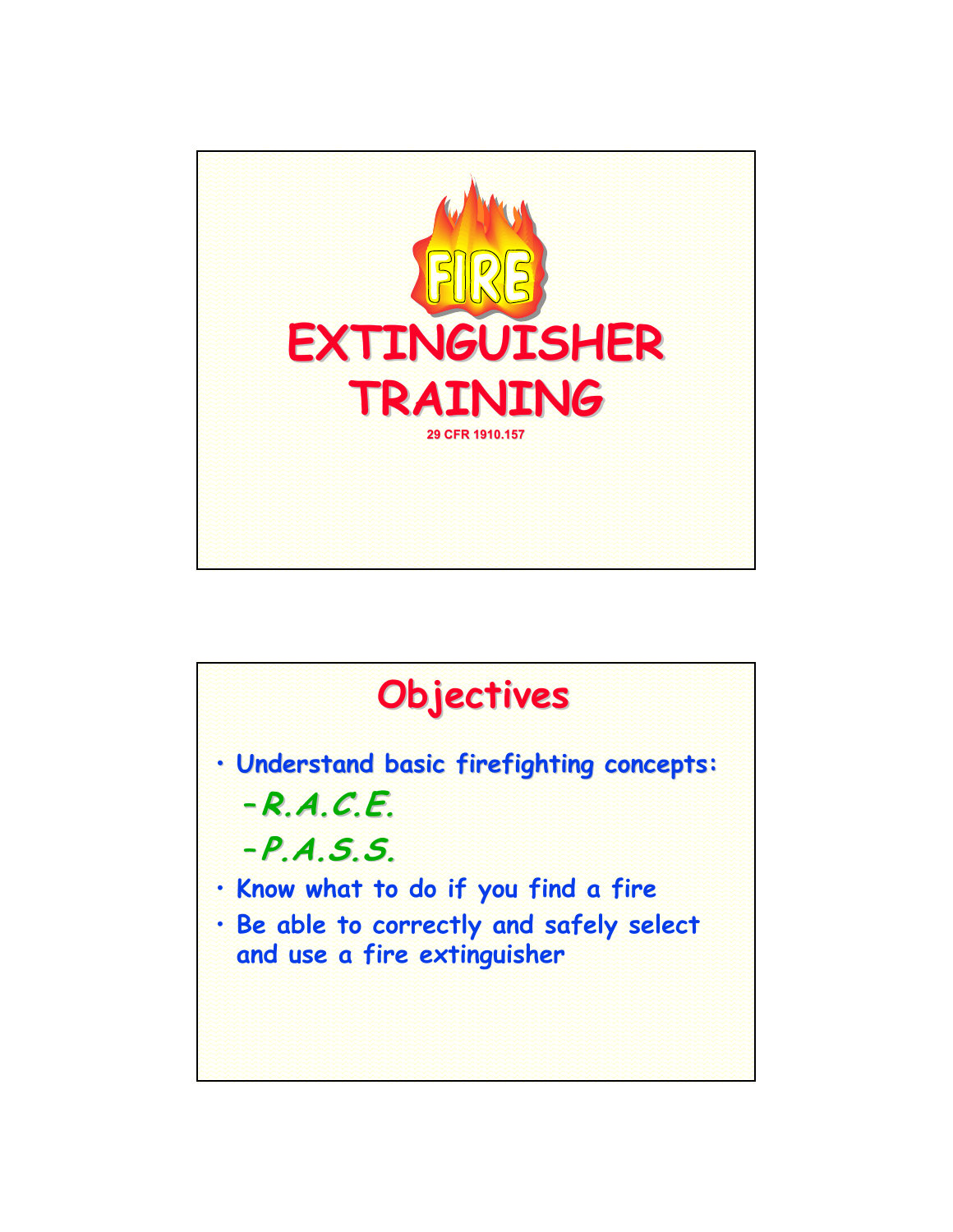

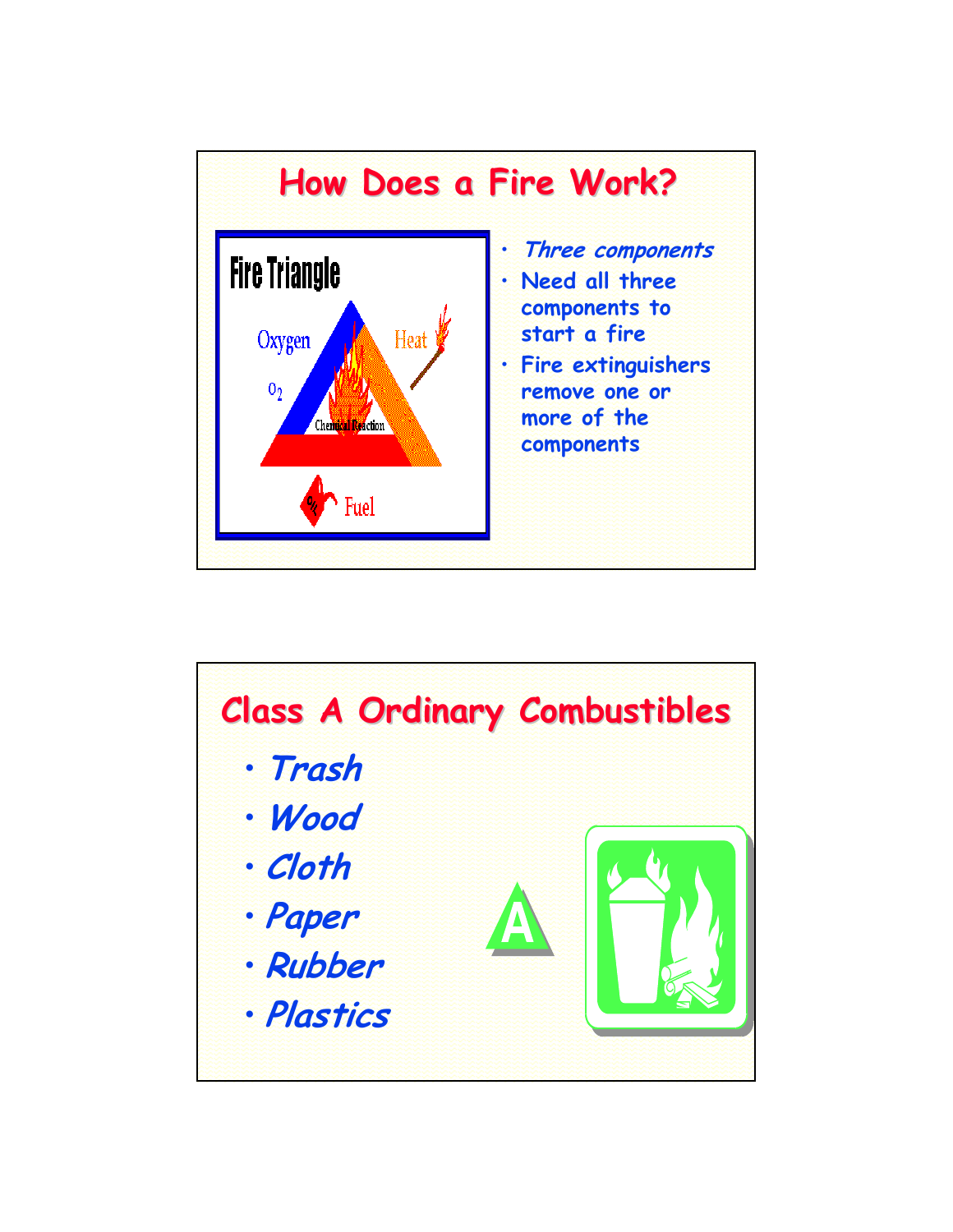

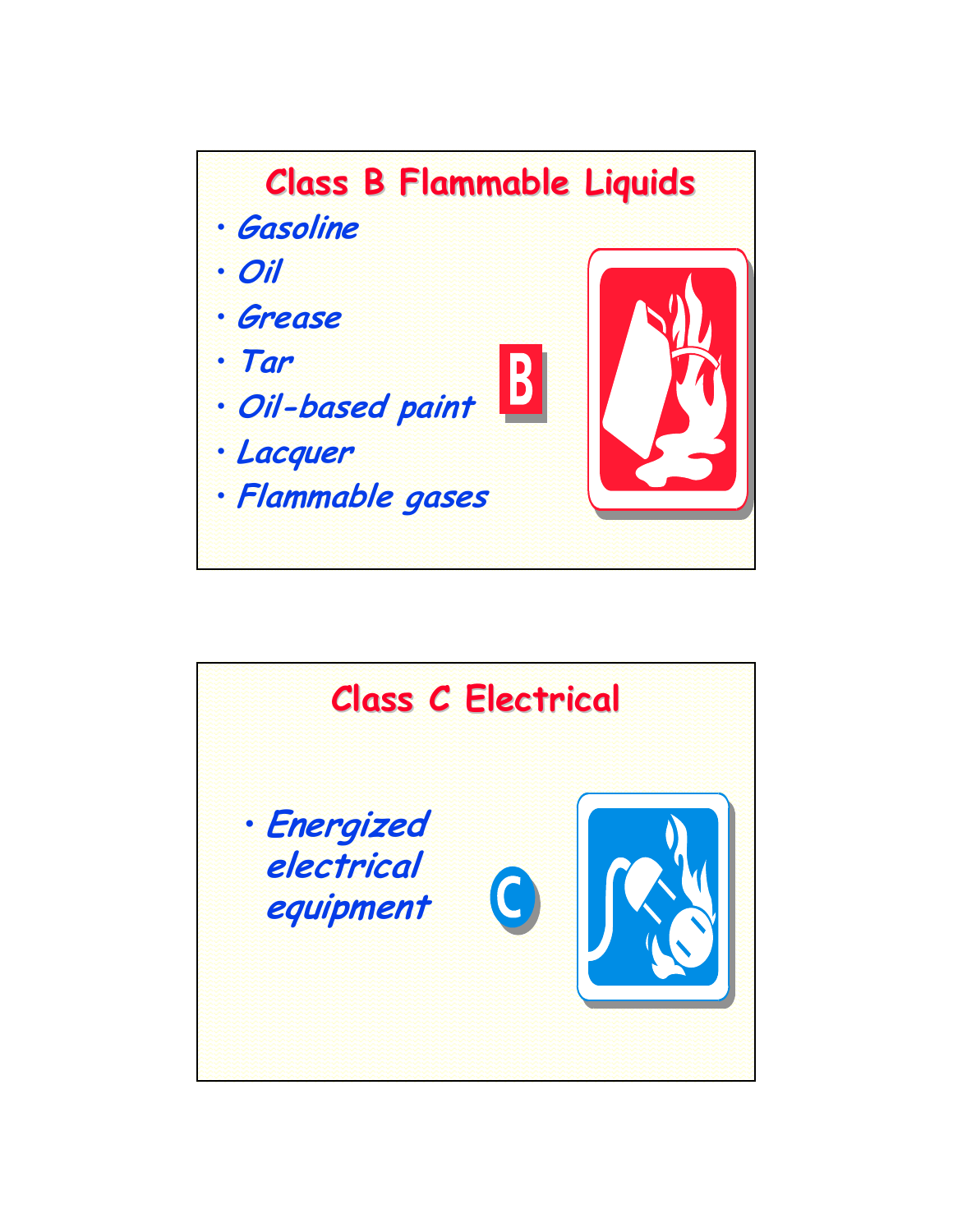

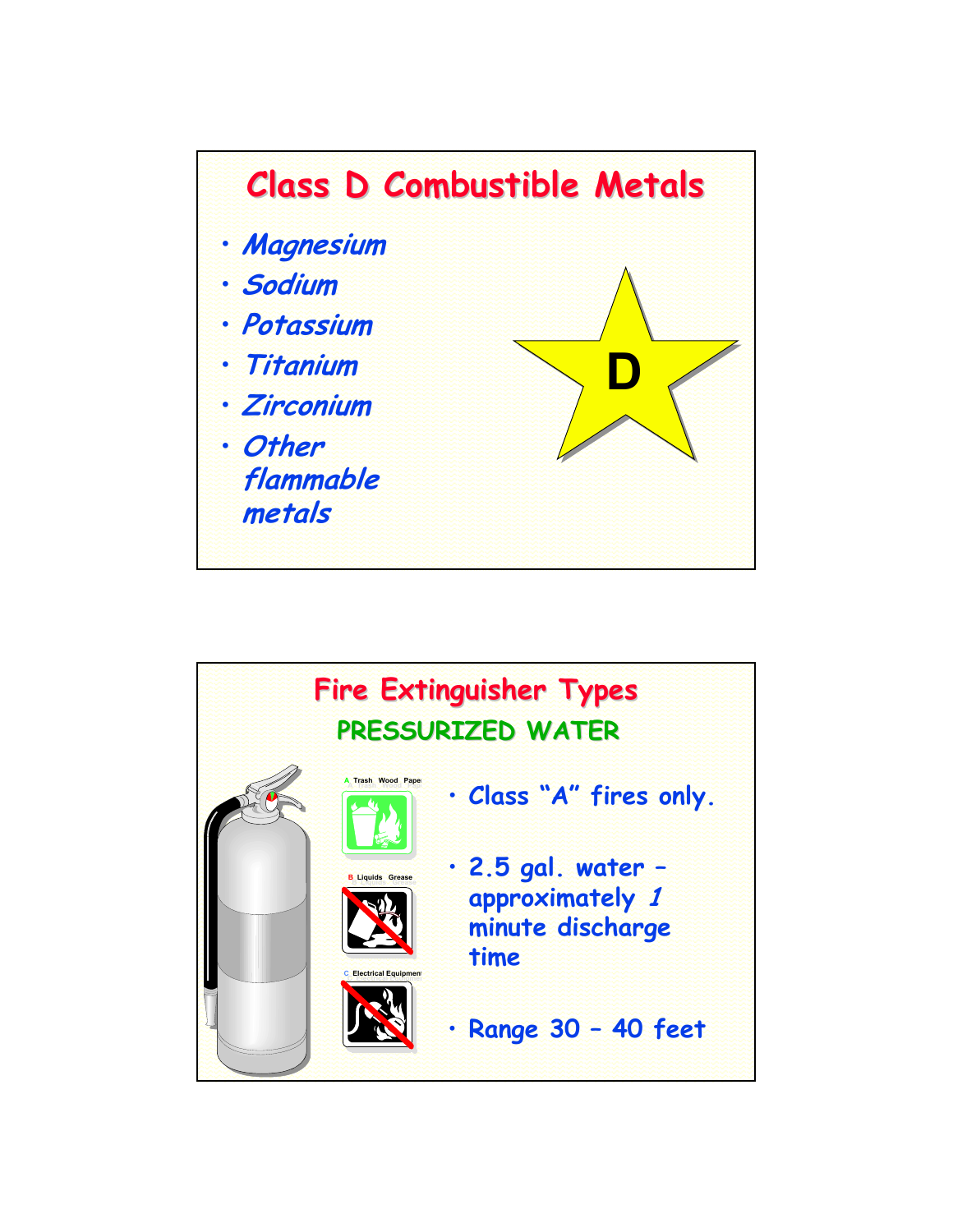

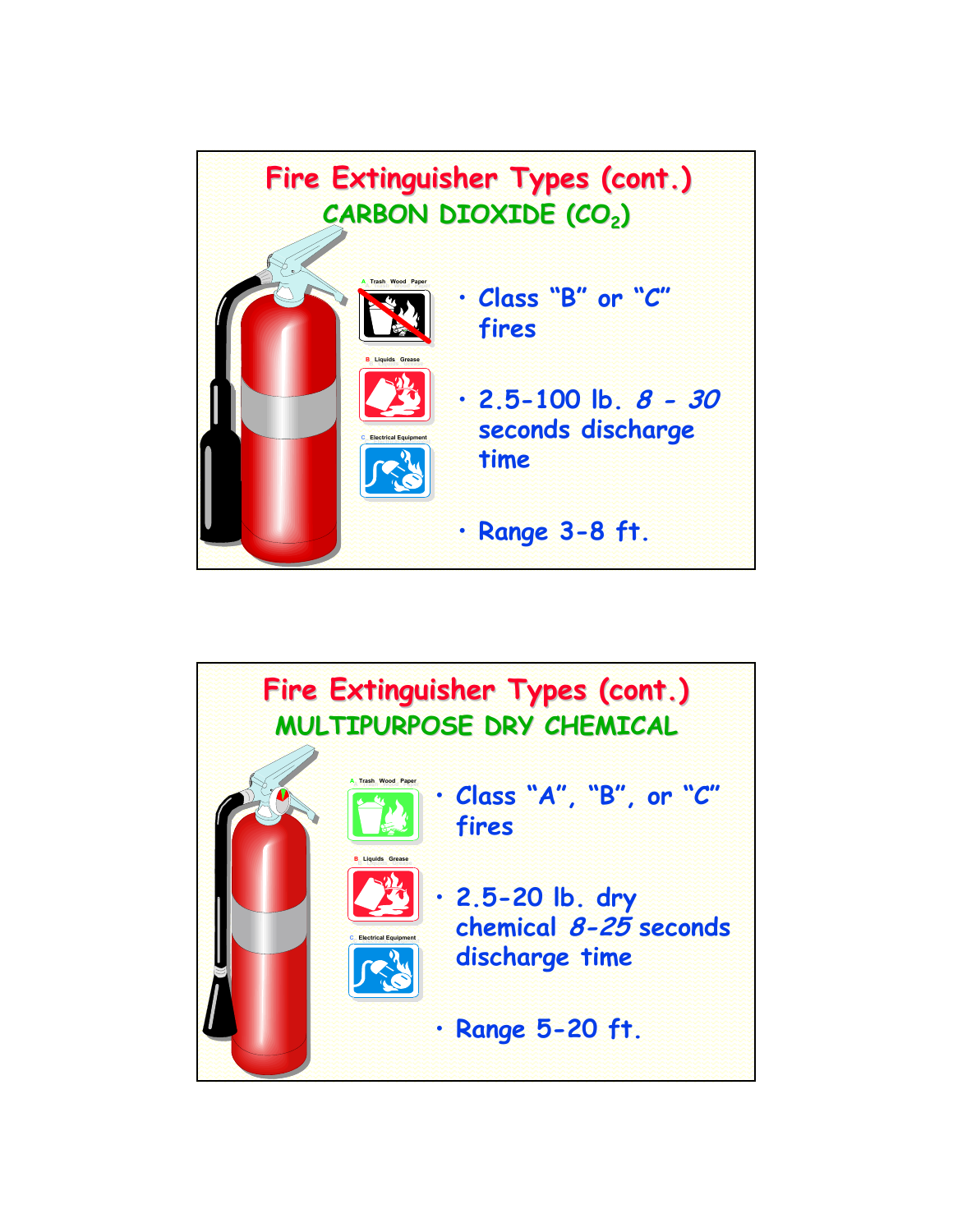

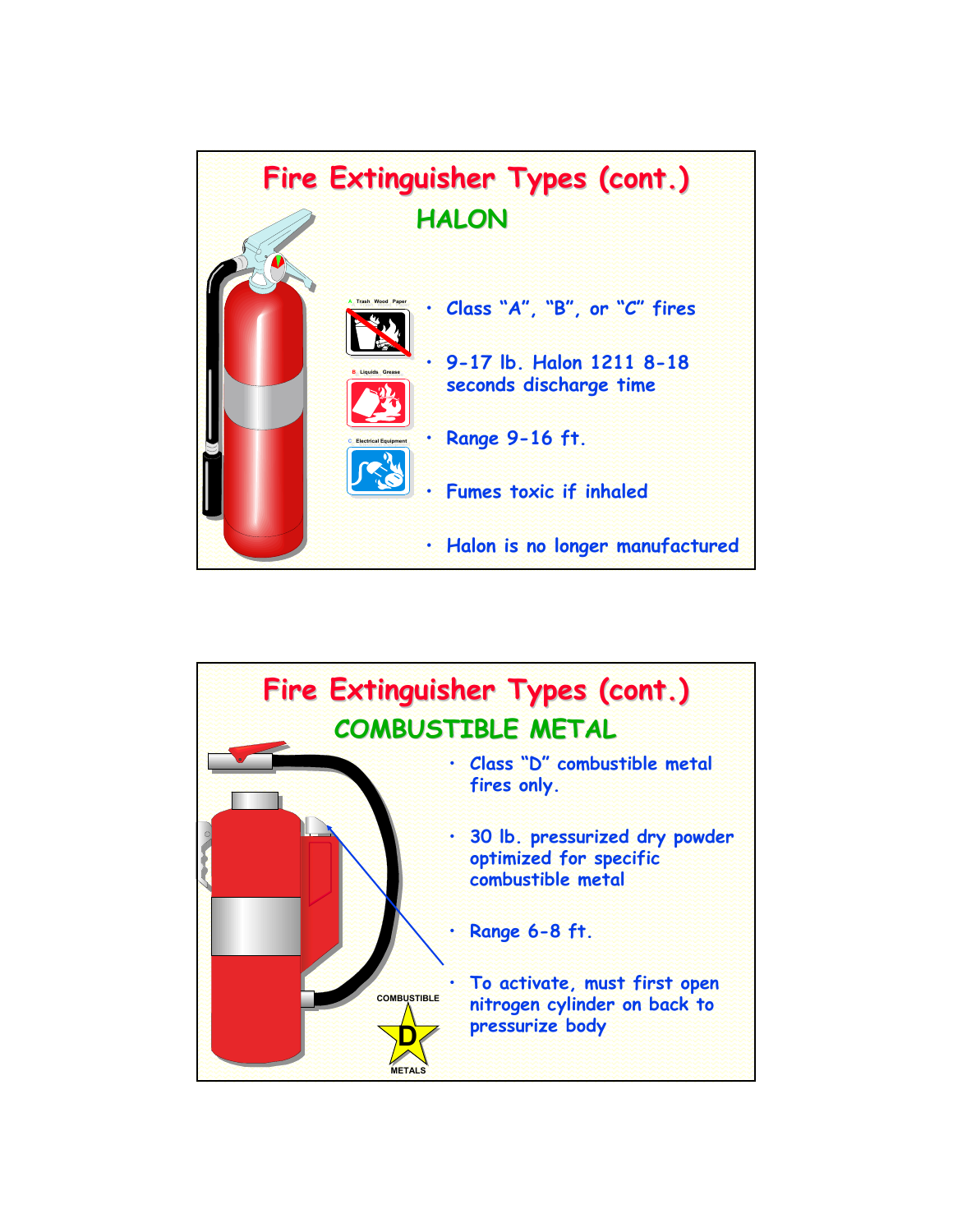| <b>Extinguisher Types Summary</b>          |                   |                                               |
|--------------------------------------------|-------------------|-----------------------------------------------|
| EXTINGUISHER TYPE                          | <b>WORKS BY</b>   | EFFECTIVE AGAINST                             |
| <b>PRESSURIZED</b><br><b>WATER</b>         | <b>COOLING</b>    |                                               |
| <b>CARBON</b><br><b>DIOXIDE</b>            | <b>SMOTHERING</b> | B                                             |
| <b>MULTIPURPOSE</b><br><b>DRY CHEMICAL</b> | <b>SMOTHERING</b> | $\mathcal{L}^{\mathcal{U}}$<br>B<br>$\bullet$ |
| <b>COMBUSTIBLE</b><br><b>METAL</b>         | <b>SMOTHERING</b> |                                               |
|                                            |                   |                                               |

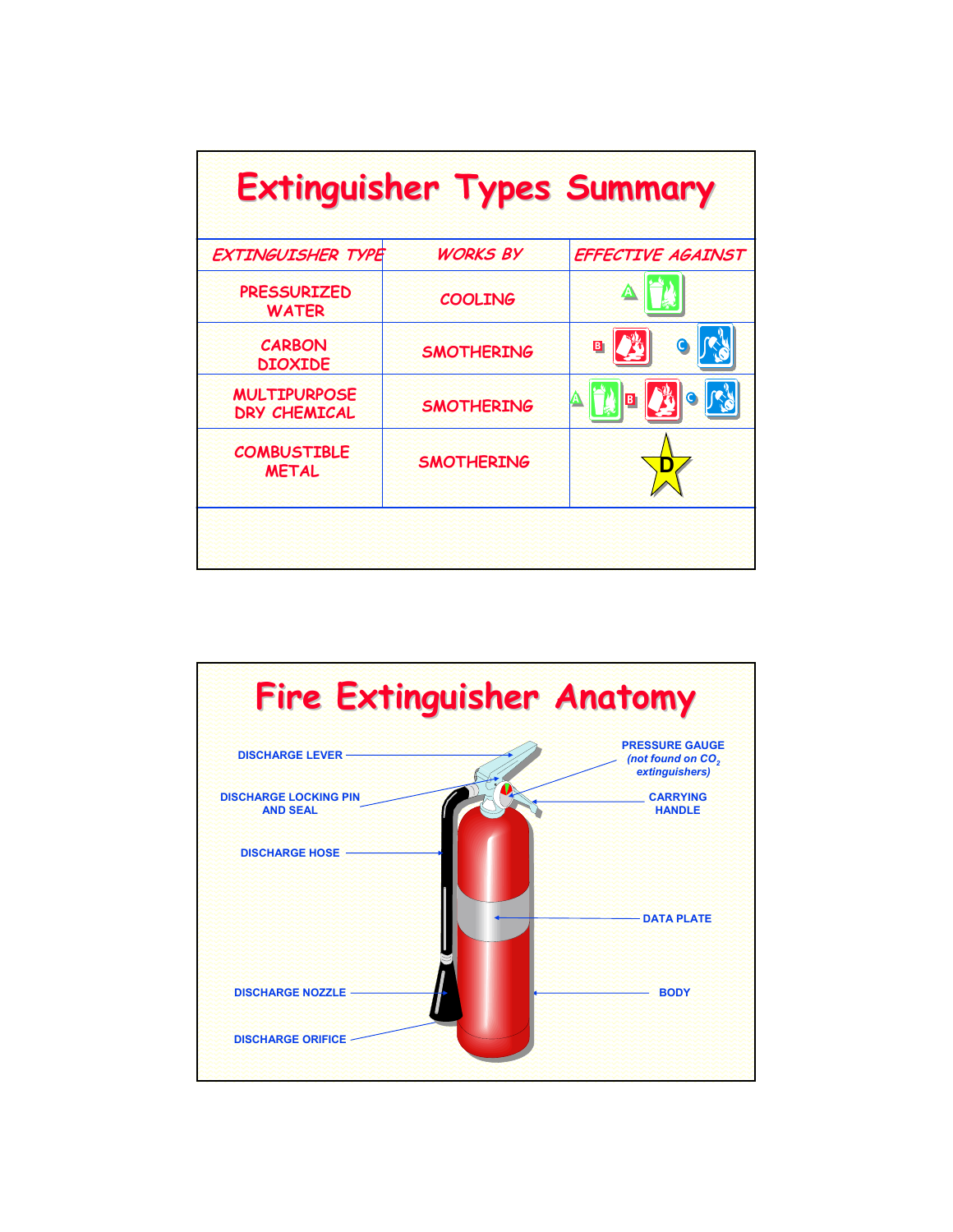

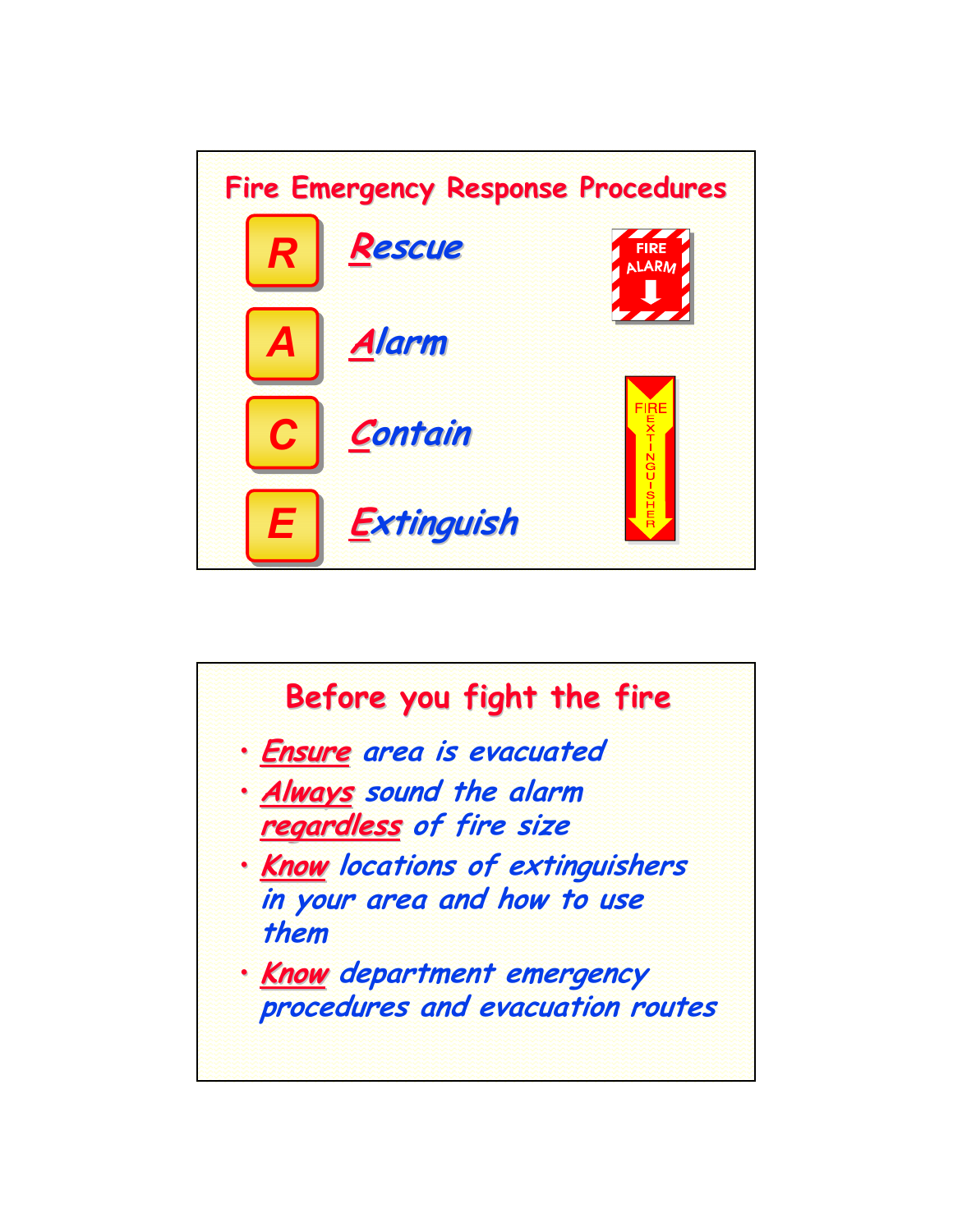

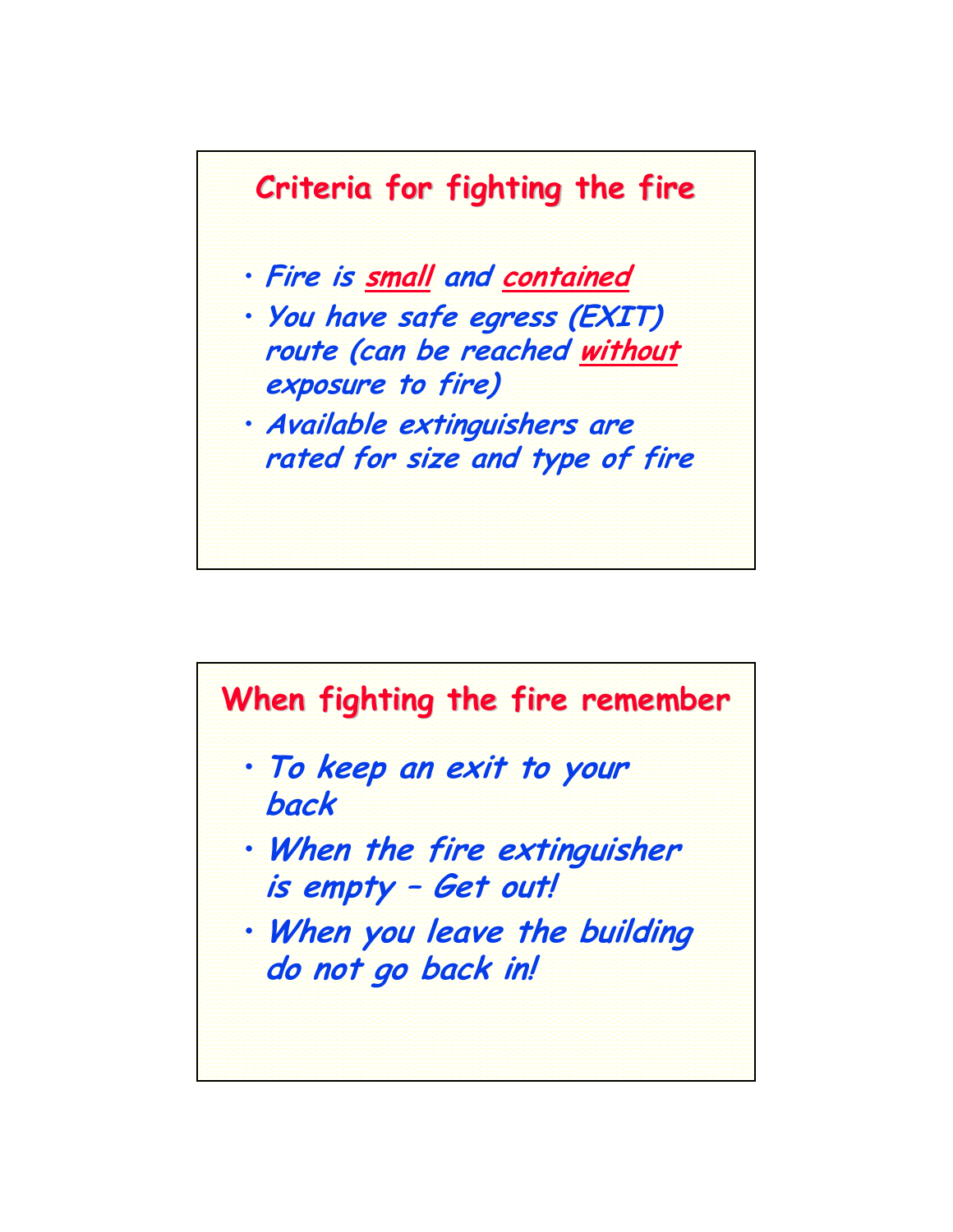

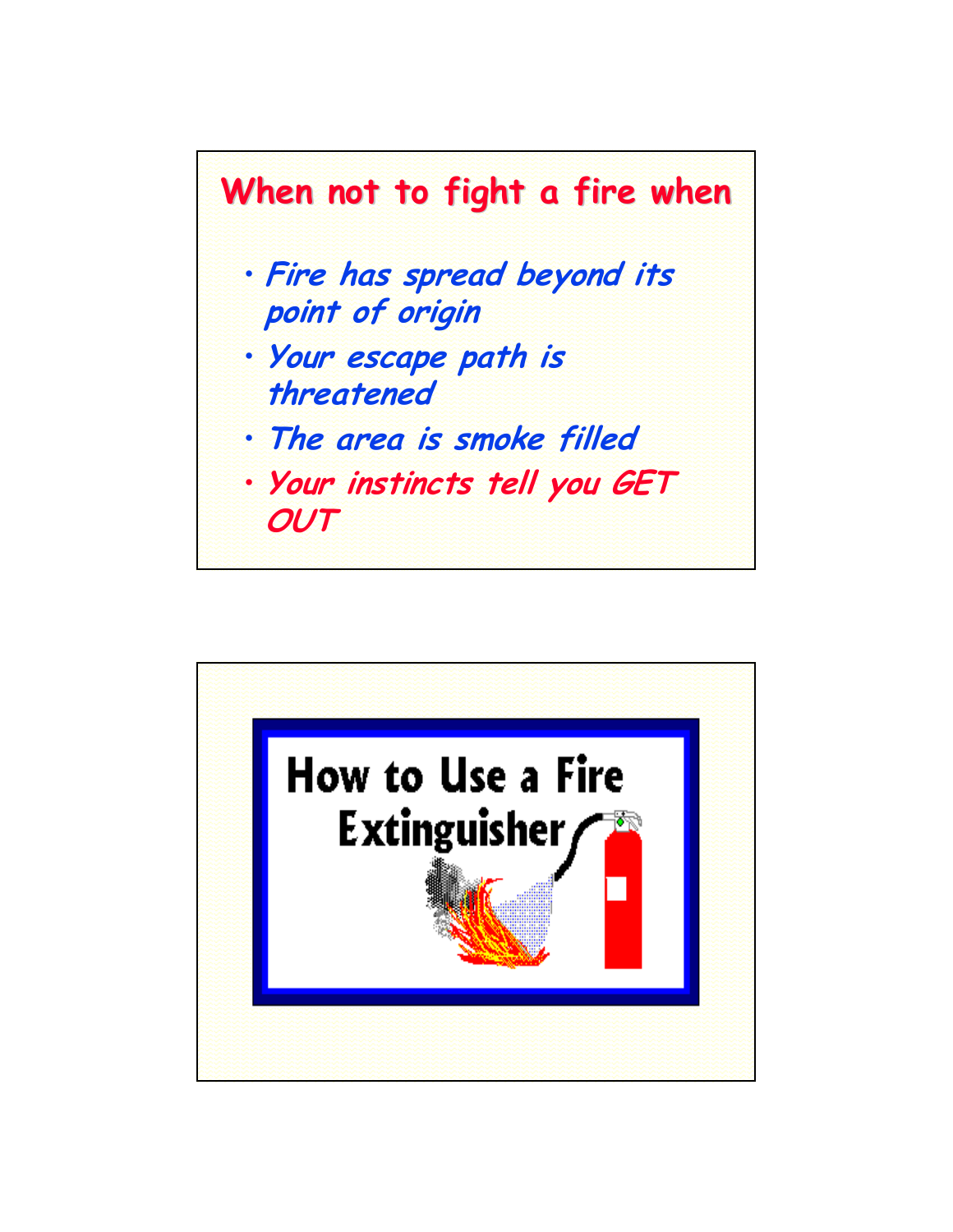

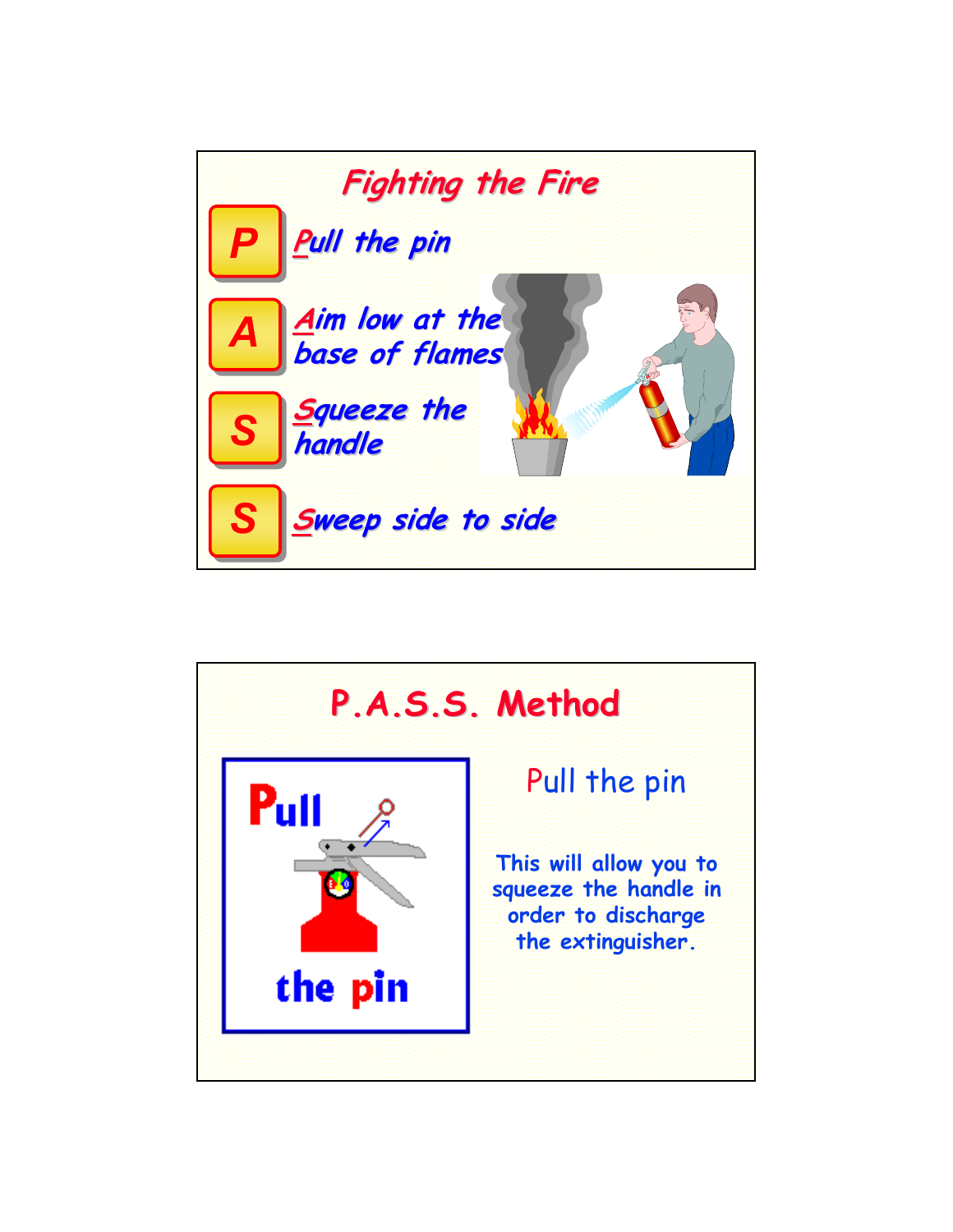